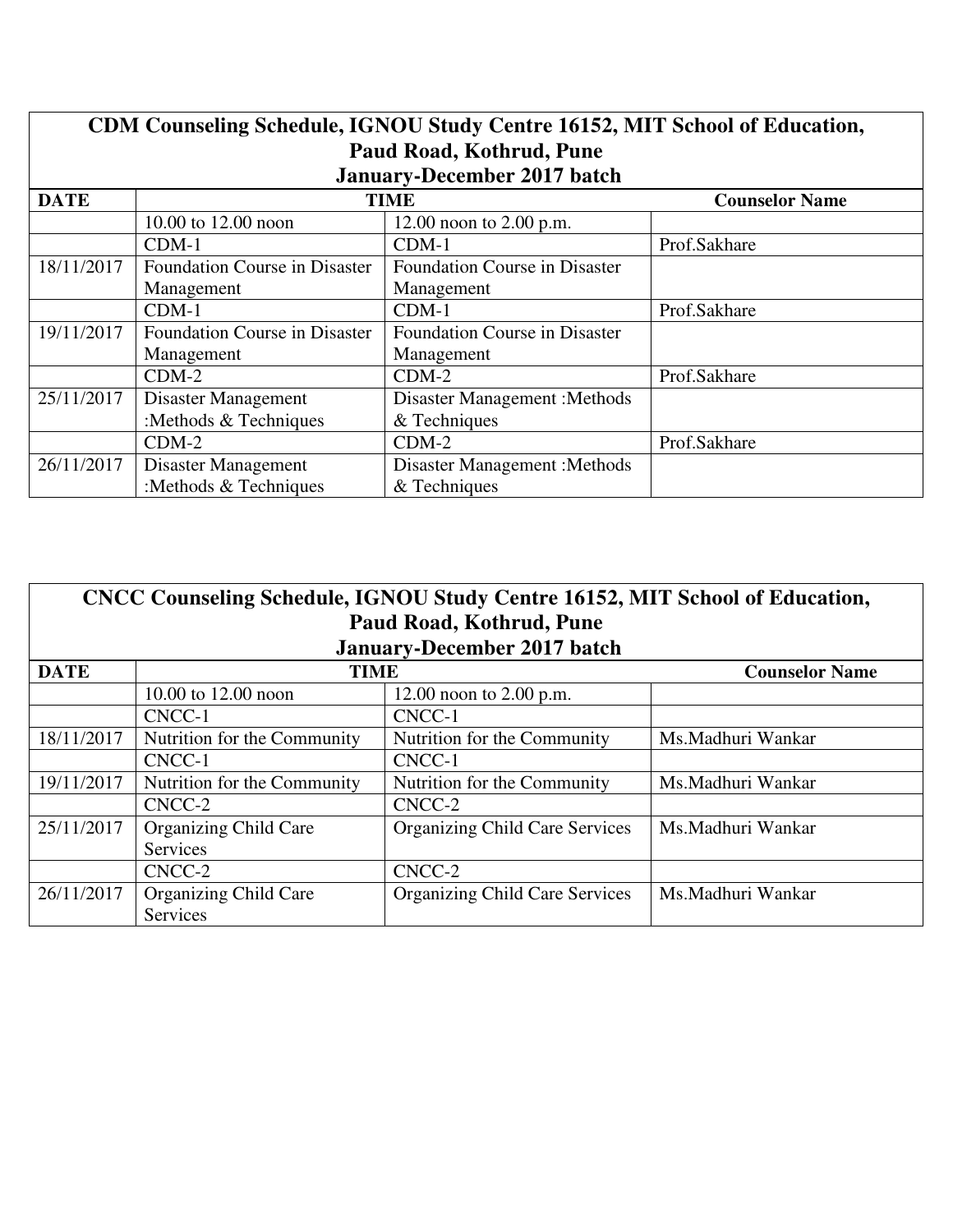| CIG Counseling Schedule, IGNOU Study Centre 16152, MIT School of Education,<br>Paud Road, Kothrud, Pune<br><b>January-December 2017 batch</b> |                              |                              |                       |
|-----------------------------------------------------------------------------------------------------------------------------------------------|------------------------------|------------------------------|-----------------------|
| <b>DATE</b><br><b>TIME</b>                                                                                                                    |                              |                              | <b>Counselor Name</b> |
|                                                                                                                                               | 10.00 to 12.00 noon          | 12.00 noon to $2.00$ p.m.    |                       |
|                                                                                                                                               | <b>NES101</b>                | <b>NES 101</b>               |                       |
| 18/11/2017                                                                                                                                    | Understanding the Elementary | Understanding the Elementary | Prof.Shalini Tonpe    |
|                                                                                                                                               | School Child                 | School Child                 |                       |
|                                                                                                                                               | <b>NES 102</b>               | <b>NES 102</b>               |                       |
| 19/11/2017                                                                                                                                    | Facilitating Growth &        | Facilitating Growth &        | Prof.Priya Kale       |
|                                                                                                                                               | Development                  | Development                  |                       |
|                                                                                                                                               | <b>NES 103</b>               | <b>NES 103</b>               |                       |
| 25/11/2017                                                                                                                                    | Guiding Children's Learning  | Guiding Children's Learning  | Dr. Vandana Kenjale   |
|                                                                                                                                               | <b>NES 104</b>               | <b>NES 104</b>               |                       |
| 26/11/2017                                                                                                                                    | Guiding Socio-emotional      | Guiding Socio-emotional      | Dr. Vandana Kenjale   |
|                                                                                                                                               | Development of Children      | Development of Children      |                       |

| CTPM Counseling Schedule, IGNOU Study Centre 16152, MIT School of Education, |  |  |
|------------------------------------------------------------------------------|--|--|
| Paud Road, Kothrud, Pune                                                     |  |  |
| January-December 2017 batch                                                  |  |  |

| <b>DATE</b> | <b>TIME</b>                       |                                   | <b>Counselor Name</b>     |
|-------------|-----------------------------------|-----------------------------------|---------------------------|
|             | 10.00 to 12.00 noon               | 12.00 noon to $2.00$ p.m.         |                           |
| 18/11/2017  | AMT 1                             | AMT 1                             | Prof.Geetangali Lohakare  |
|             | <b>Teaching of Primary School</b> | Teaching of Primary School        |                           |
|             | Mathematics                       | <b>Mathematics</b>                |                           |
| 19/11/2017  | AMT 1                             | AMT 1                             | Prof.Geetangali Lohakare  |
|             | <b>Teaching of Primary School</b> | <b>Teaching of Primary School</b> |                           |
|             | Mathematics                       | <b>Mathematics</b>                |                           |
| 25/11/2017  | LMT 1                             | LMT 1                             | Prof.Geetangali Lohakare  |
|             | <b>Learning Mathematics</b>       | <b>Learning Mathematics</b>       |                           |
| 26/11/2017  | LMT <sub>1</sub>                  | LMT 1                             | Prof. Geetangali Lohakare |
|             | <b>Learning Mathematics</b>       | <b>Learning Mathematics</b>       |                           |